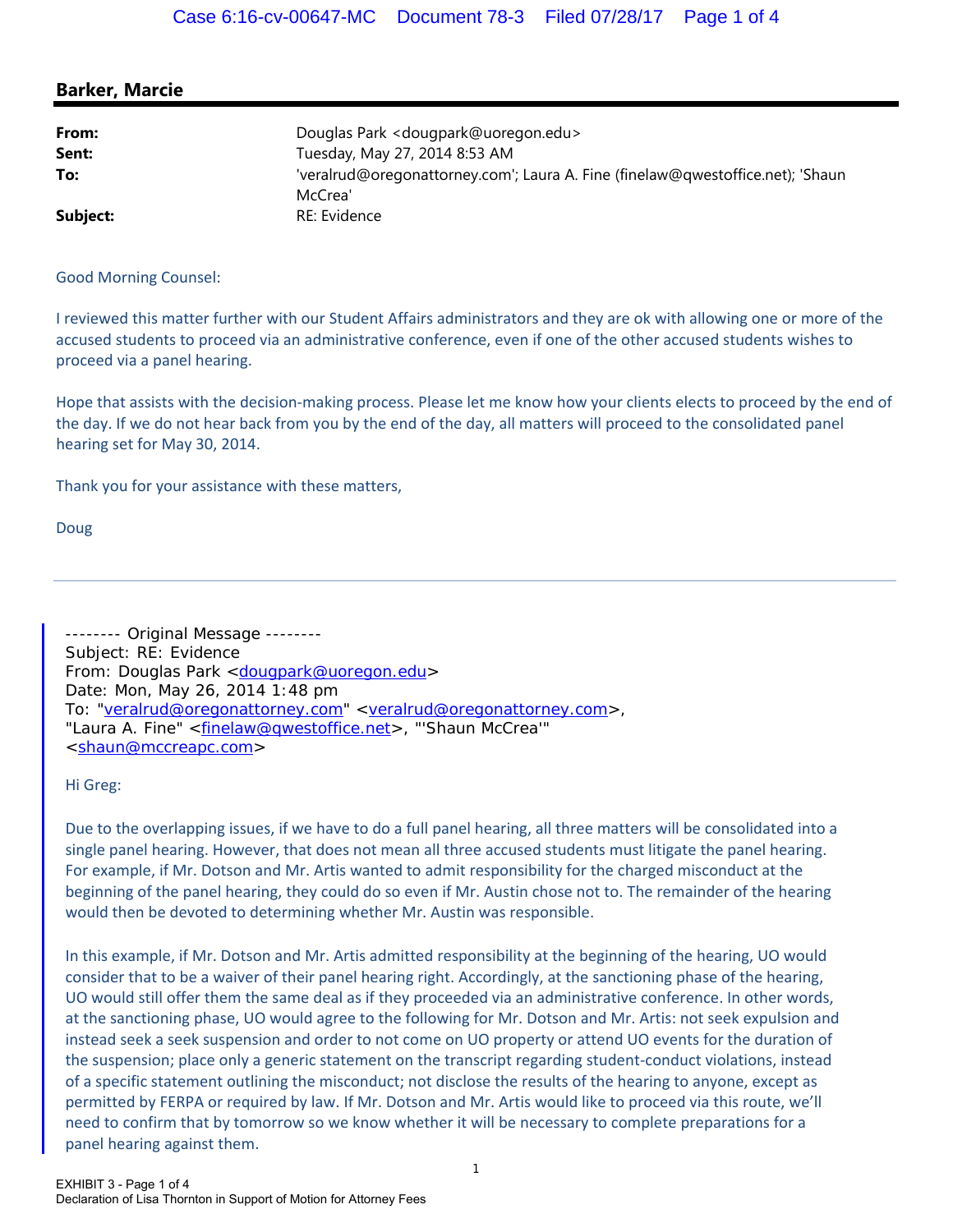One other clarification, if all three accused students waive the panel hearing and elect an administrative conference, they may still have separate administrative conferences wherein they may admit responsibility or contest the charges. The sticking-point is that UO will not agree to doing a full panel hearing, and then in addition to that, doing administrative conferences for some students. Again, given the overlapping parties, alleged acts and evidence, doing that doesn't seem fair to the complainant or UO.

Hope that's helpful,

Doug

**From:** veralrud@oregonattorney.com [mailto:veralrud@oregonattorney.com] **Sent:** Saturday, May 24, 2014 12:04 PM **To:** Douglas Park; Laura A. Fine **Cc:** 'Shaun McCrea' **Subject:** RE: Evidence

Doug-

So to be clear...if for example Mr. Artis and Mr. Dotson wanted to proceed as you have proposed and accepted by Tuesday as you've requested, but Mr. Austin did not, the university would withdraw its proposal as to the two who have accepted? I appreciate your attention to this. Regards, Greg Veralrud

-------- Original Message -------- Subject: RE: Evidence From: Douglas Park <dougpark@uoregon.edu> Date: Fri, May 23, 2014 4:57 pm To: "Laura A. Fine" <finelaw@qwestoffice.net> Cc: "veralrud@oregonattorney.com" <veralrud@oregonattorney.com>, "'Shaun McCrea'" <shaun@mccreapc.com>

Colleagues:

I previously sent what's below to Greg, but since it appears everyone is cc'ing each other, I'm resending to everyone.

The recordings are public records, and I thought they could be released since the DA's Office declined prosecution. Is that right? If so, you should be able to obtain a copy of the recordings through a public records request. Regardless, I assume your client can testify to the contents of his conversations, as can the other accused students.

Regarding the "all or nothing" question, due to the overlapping evidence, same potential witnesses, and group nature of the alleged misconduct, I believe the University may appropriately exercise its discretion to consolidate the case into a single panel hearing. There is no benefit to the University or the complainant to doing a full panel hearing for one student, and then doing the case over in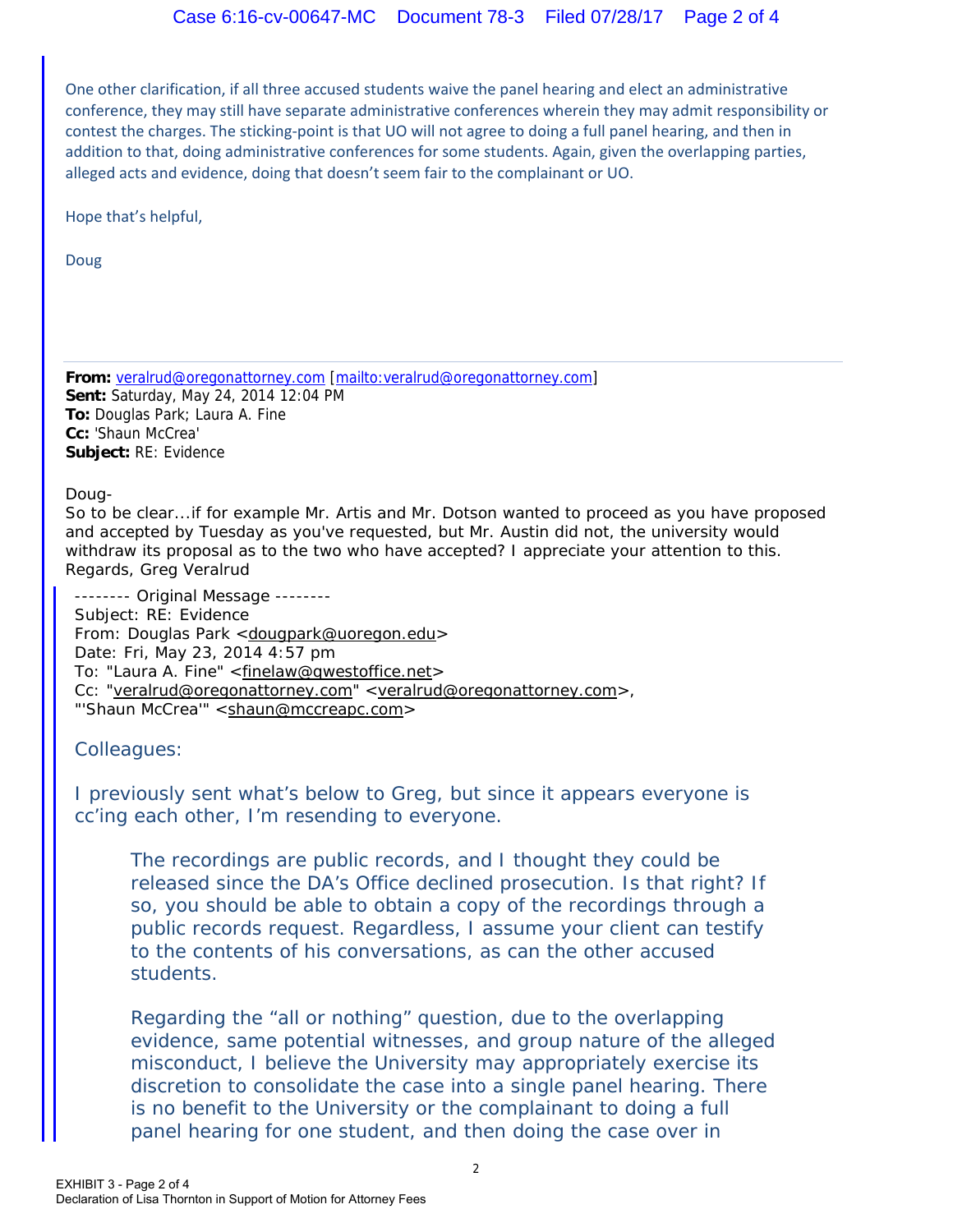separate administrative conferences for the two other students. Thus, I'm guessing the decision will remain "all or nothing."

I'm sorry to hear your client may think the proposal is not much of a deal. From the our perspective, the accused students are getting a great deal. We're not asking them to "plead guilty." Nor are we asking them to limit what they put before a hearings officer. If the accused students elect an administrative conference, they may still maintain their innocence; they may make any argument they like; and they may place in the record any relevant information they wish to. We believe the same result should occur regardless of whether a case runs through an administrative conference or panel hearing, just like the same result should occur regardless of whether a defendant proceeds via jury trial or bench trial. In short, the accused students would not be giving up their rights to notice of the charges, and an opportunity for a fair determination by a neutral fact-finder if they choose an administrative conference. In return, they get guarantees on potential sanctions if they are found responsible. We think that is a fair deal.

Anyway, I appreciate your assistance and thoughts on these matters. If folks agree to the proposal, I think that would benefit all parties involved. But if not, that's ok too – we'll just proceed through the panel hearing.

Hope you all have a good weekend!

Doug

From: Laura A. Fine [mailto:finelaw@qwestoffice.net] **Sent:** Friday, May 23, 2014 3:54 PM **To:** Douglas Park **Cc:** veralrud@oregonattorney.com; 'Shaun McCrea' **Subject:** Evidence

Hi Doug

As you know, we are copying each other on all correspondence with you to avoid duplicating effort and inundating you with requests/information.

I want to echo what Greg said about needing to have subpoenas issued. I previously joined in his request. He is absolutely correct about the audio tapes.

But in addition, sown friends told investigators that "she wasn't drunk" and "she wasn't that drunk." Another party goer waked in on them in the bathroom and saw return to the bathroom, even after she was allegedly "raped."